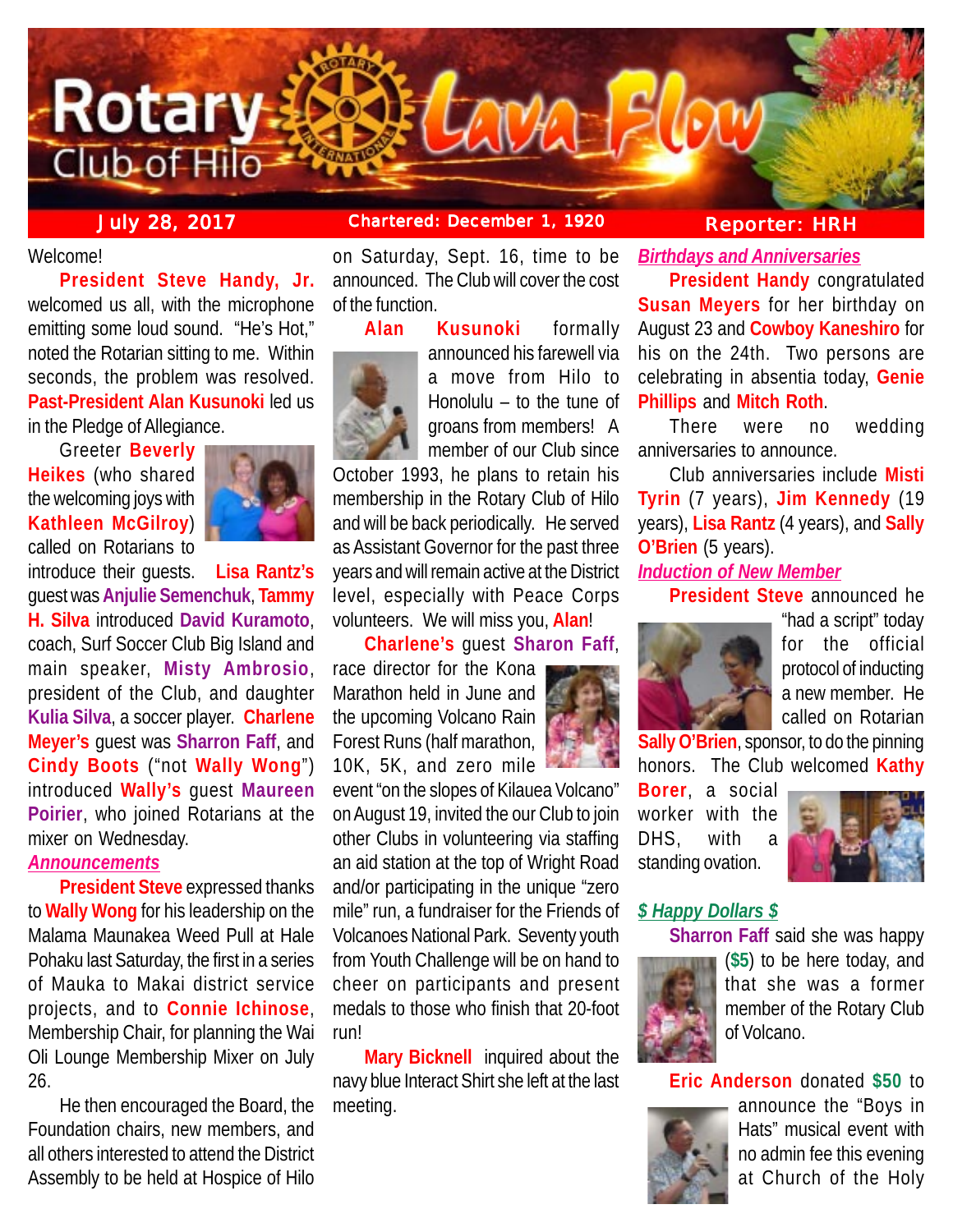## *Birthdays:*

**Lisa Rantz** July 3 **Chris McNichols** July 16 **Jim Kennedy July 17 Gene Tao** July 20 **Eric Anderson** July 23 **Cowboy Kaneshiro** July 24 **Genie Phillips** July 28 **Mitch Roth** July 28 **Treena Breyfogle** July 30 **Susan Munro** July 30

### *Club Anniversary:*

**Charlene Meyers** July 3, 2003 (14) **Bruce Blankenfeld** July 10, 2015 (2) **Alberta Dobbe** July 11, 2008 (9) **Connie Ichinose** July 12, 2013 (4) **Lorraine Shin** July 17, 2009 (8) **Mitch Roth** July 19, 2013 (4) **Misti Tyrin** July 23, 2010 (7) **Jim Kennedy** July 24, 1998 (19) **Lisa Rantz** July 26, 2013 (4) **Sally O'Brien** July 27, 2012 (5)

### *Wedding Anniversary:*

**Eddie & Portia Hara** July 1 (39) **Stew & Alessandra Hussey** July 12 (31) **Randy & Lydia Hara** July 17 (24) **Tom & Delia Brown** July 29 (36)

### *Announcements:*

**August 4 - STEM August 11 - Kupu Care - Hospice of Hilo Lani Weigert August 18 - Chris Tamm - Borneo August 25 - District Governor Nalani Flinn September 8 - Teen Challenge of Hawaii Island**

- President **Steve Handy, Jr.**
- Past President **Randy Hart**
- President Elect **Keith Okamoto**
- Vice President **Mitch Dodo**
- Co-Secretary **Treena Breyfogle**
- Co-Secretary **Jan Tanouye**
- Treasurer **Corey Kawamoto**
- Sergeant at Arms **Shane Okimoto**
- Rotary Foundations **Malcolm Chun**
- Membership **Connie Ichinose**
- Public Relations **Marcia Prose**
- International Service **Stew Hussey**
- Community Service **Wally Wong**
- Vocational Service **Bobby Stivers-Apiki**
- Club Service **Kui Costa**
- New Generations **Gail Takaki**

## **Foundation Chairpersons:**

- Hilo Rotary Club Foundation **Nina Decker**
- The Rotary Foundation **Malcolm Chun**
- Hawaii Rotary Youth Foundation **Mitchell Dodo**

Cross. Encouraged by **Connie Ichinose** to sing, he did, "The water is wide…." Mahalo plenty, **Eric**!

**Connie Ichinose** then said that

even though his singing was worth **\$500**, she was giving **\$5** – and did she say **\$500** if she heard the rap version?



**Tammy Silva** gave **\$10** (to **Pastor**

**Eric's** church) for the "hot tune" and donated **\$20** for the Club's featuring the Surf Soccer Club on today's program.



**Sally O'Brien** gave **\$140** to **The Rotary Foundation**,

thankful for her 14 years of membership in three Clubs, with **\$70** each in honor of the women she

has sponsored for membership, **Mary Bicknell** and **Kathy Borer**.

**Past-President Randy Hart** gave

**\$10** "sad/happy" dollars with thanks to **Alan Kusunoki** for his service to the Club over the years and for his coaching him on the duties of an Assistant Governor.

**Charlene Meyers** gave **\$5** to hope



Connie came through with the **\$500** and had a way to do so – "If you donate **\$20** for the Polio Bike Ride in November,

you will have **\$500** in sponsors."

**Sharon Faff** was then **\$10** happy



to announce that **Past-President Kerry Glass** will help recruit members for the aid station on August 19. Thank you, both!

**Nancy Cabral** donated \$100 to

become an **EREY** ("**Every Rotarian Every Year**") and as part of her overall plan to contribute generously to the three Foundations over



the year. The repartee was great for **President Steve's** jokingly announcing the Club's New Foundation ("**The Stevie Handy Foundation**") and **Nancy's** quick, fun response of "show me your  $(501(c)(3)$ "!

## *Today's Guest Speaker.*

 **Daniel Kuramoto**, Surf Soccer Club Big Island

**Tammy Silva** had the honor of

introducing the program. **Daniel Kuramoto**, one of five coaches, noted that the Club is part of a nationally recognized soccer



organization with nine affiliates from Anaheim, Greater Seattle, Inland Empire, Murrieta, New York, Puget Sound League, San Clemente, Utah & Hawaii. Its mission statement, per the PowerPoint, is to "Build competitive



soccer players with superior skills, teamwork and sportsmanship to compete at the highest levels of the sport."

The Club started in Hilo in 2014 with

40 regular players, with membership challenges at one point, but with 104 registered players for 2016-2017. It meets at St. Joseph's in Hilo, and the Club is opening a branch in Kona.

"What makes us different?" We offer "OPPORTUNITY" for players to build their individual talents and seek Exposure for players, plus seek to instill the principles of "becoming good people." Local style, he noted, "we like win" and "we take whomever."